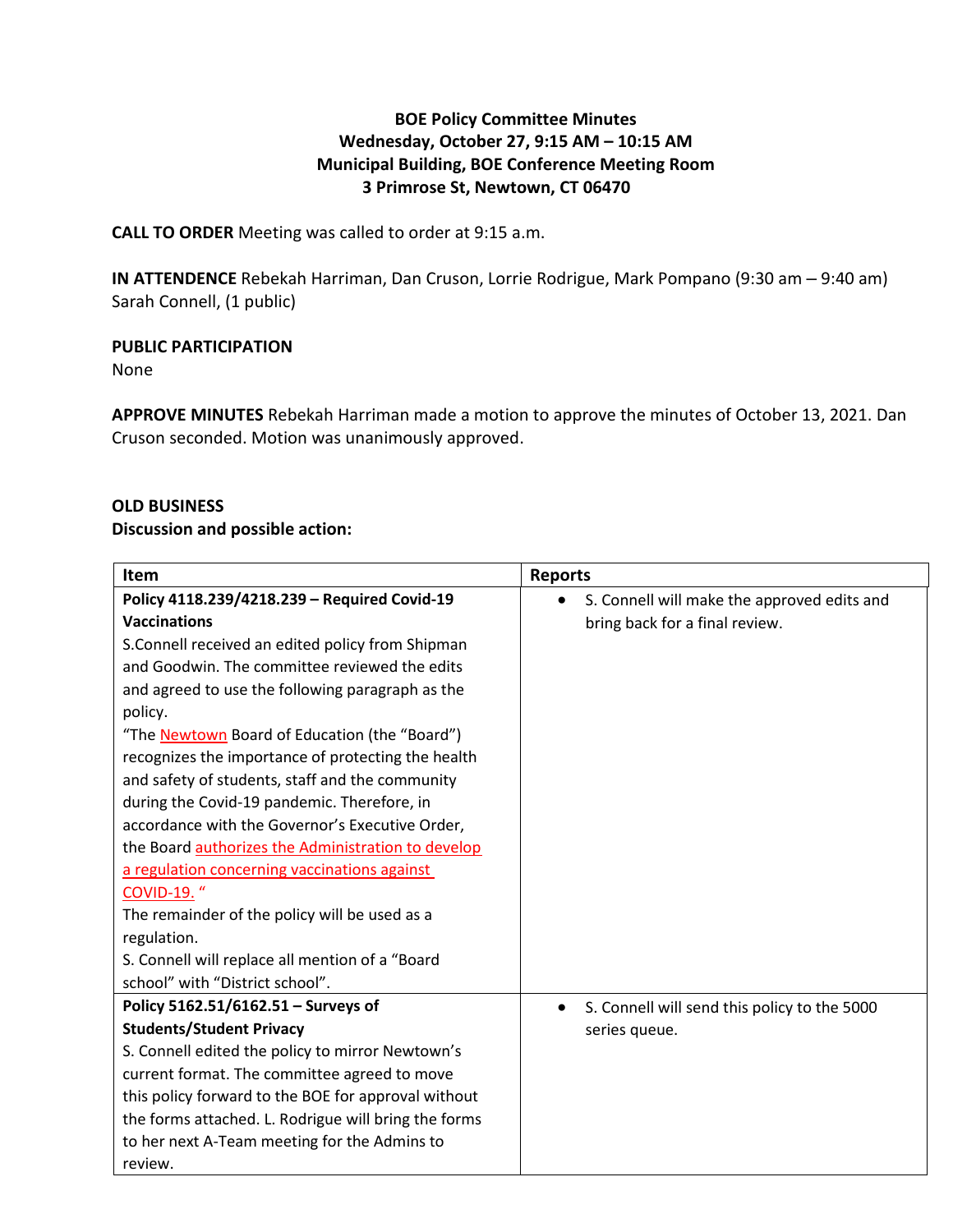| Policy 5145.12- Search and Seizure                    | S. Connell will send this policy back to K. June   |
|-------------------------------------------------------|----------------------------------------------------|
| M. Pompano made additional edits to this policy       | for BOE second read.                               |
| after a BOE member had questions. He made it          |                                                    |
| clear what was included from the old Newtown          |                                                    |
| policy (in blue) and what was new (in red). S.        |                                                    |
| Connell will send this policy back to K. June for BOE |                                                    |
| second read.                                          |                                                    |
| Policy 5145.124 - Breathalyzer                        | S. Connell will send this policy back to K. June   |
| There were no questions from the BOE about this       | for BOE second read.                               |
| policy. The committee agreed there was no need to     |                                                    |
| edit.                                                 |                                                    |
| Policy 3160 - Budget Procedures and Line Item         | S. Connell will send this edited policy to K. June |
| <b>Transfers</b>                                      | for BOE approval. This will be their first read.   |
| The committee asked T. Vadas to join the meeting      |                                                    |
| to discuss her recommendations regarding this         |                                                    |
| policy. T. Vadas asked to make an additional edit     |                                                    |
| and include a dollar amount for transferring within   |                                                    |
| major object codes. The committee agreed. The         |                                                    |
| edit is as follows:                                   |                                                    |
| "Transfers between major object codes less than       |                                                    |
| \$10,000 may be made without prior Board of           |                                                    |
| Education approval, but will be referenced in the     |                                                    |
| monthly financial report. Notice of major object      |                                                    |
| codes falling into a negative balance will also be    |                                                    |
| included in the monthly financial report."            |                                                    |

# **NEW BUSINESS**

# **Discussion and possible action:**

| <b>Item</b>                                         | <b>Reports</b>                                                |
|-----------------------------------------------------|---------------------------------------------------------------|
| Policy 4118.21 - Academic Freedom                   | L. Rodrigue will send this policy to Mr. Johnson<br>$\bullet$ |
| S. D'Eramo was not able to attend the meeting;      | for his recommendations and bring back to the                 |
| however, she did send her recommendations to        | committee.                                                    |
| the committee beforehand. S.D'Eramo would like      |                                                               |
| to use Ridgefield's version of this policy. The     |                                                               |
| committee agreed and loved the language in the      |                                                               |
| policy. D. Cruson suggested that Newtown's new      |                                                               |
| Coordinator of Diversity, Equity and Inclusion look |                                                               |
| at this policy before bringing it to the Board. L.  |                                                               |
| Rodrigue loved the suggestion and will ask Mr.      |                                                               |
| Johnson to review this policy when he starts.       |                                                               |
| Policy 4118.211 - Retaliation and Whistle -         | S. Connell will invite S. D'Eramo to an                       |
| <b>Blowing</b>                                      | upcoming policy meeting                                       |
| S. D'Eramo feels strongly that Newtown does not     |                                                               |
| need this policy and no other surrounding districts |                                                               |
| currently have one. The committee feels that        |                                                               |
| Newtown may need one and would like to discuss      |                                                               |
| further at a future meeting.                        |                                                               |